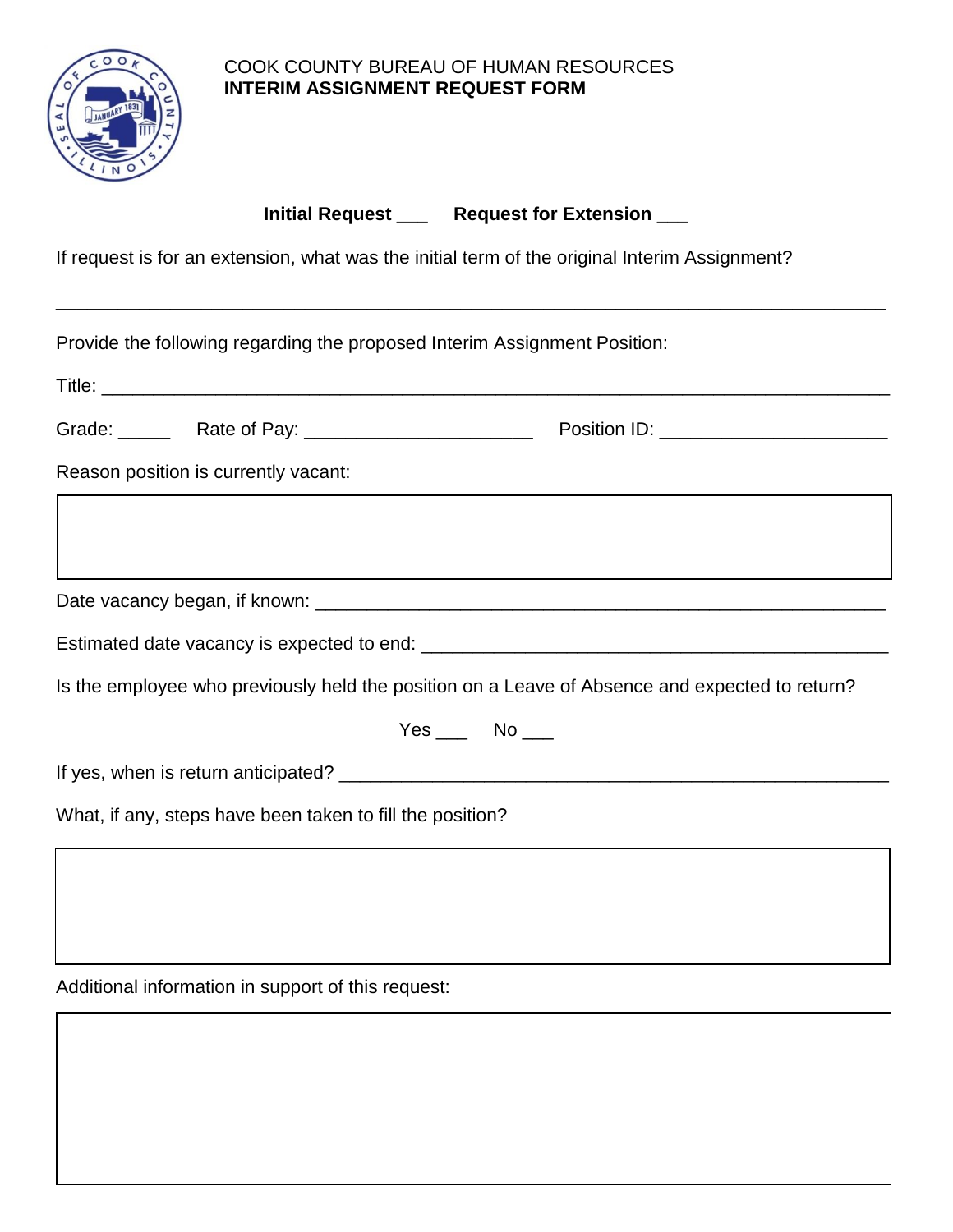Provide the following information regarding the employee you propose to fill the Interim Assignment:

| Position ID: ___________________________          |
|---------------------------------------------------|
| Anticipated End Date: 2008. Anticipated End Date: |

## **Required Attachments:**

- Job description of Interim Assignment Position
- Resume, copies of diplomas, licenses, certifications and/or other qualifying documentation of employee proposed to fill Interim Assignment

## **EMPLOYEE AND DEPARTMENT HEAD(S) CERTIFICATION**

I hereby certify that the employee I am requesting to select for this Interim Assignment possesses all of the minimum requirements of the position as listed on the Job Description and that this request is in compliance with the Interim Assignment Policy and Employment Plan.

With respect to all County jobs under the jurisdiction of the Cook County Board President that are not exempt under Shakman, I certify that I am aware that I am strictly prohibited from conditioning, basing or knowingly prejudicing or affecting any term or aspect of County employment of hiring upon or because of any political reason or factor or knowingly inducing, aiding abetting, participating in, cooperating with or threatening any act which is proscribed above. I certify, under penalty of perjury, as provided by the law that to the best of my knowledge, Political Reasons or Factors did not enter into any County Employment Actions taken with respect to the above Interim Assignment Request. I understand that failure to comply with the above prohibitions may result in sanctions, including disciplinary action up to and including termination and may subject me to criminal prosecution.

| (Employee)                                                                      |  |
|---------------------------------------------------------------------------------|--|
|                                                                                 |  |
| (Department Head requesting assignment)                                         |  |
|                                                                                 |  |
| (Department Head of department in which requested employee works, if different) |  |
|                                                                                 |  |